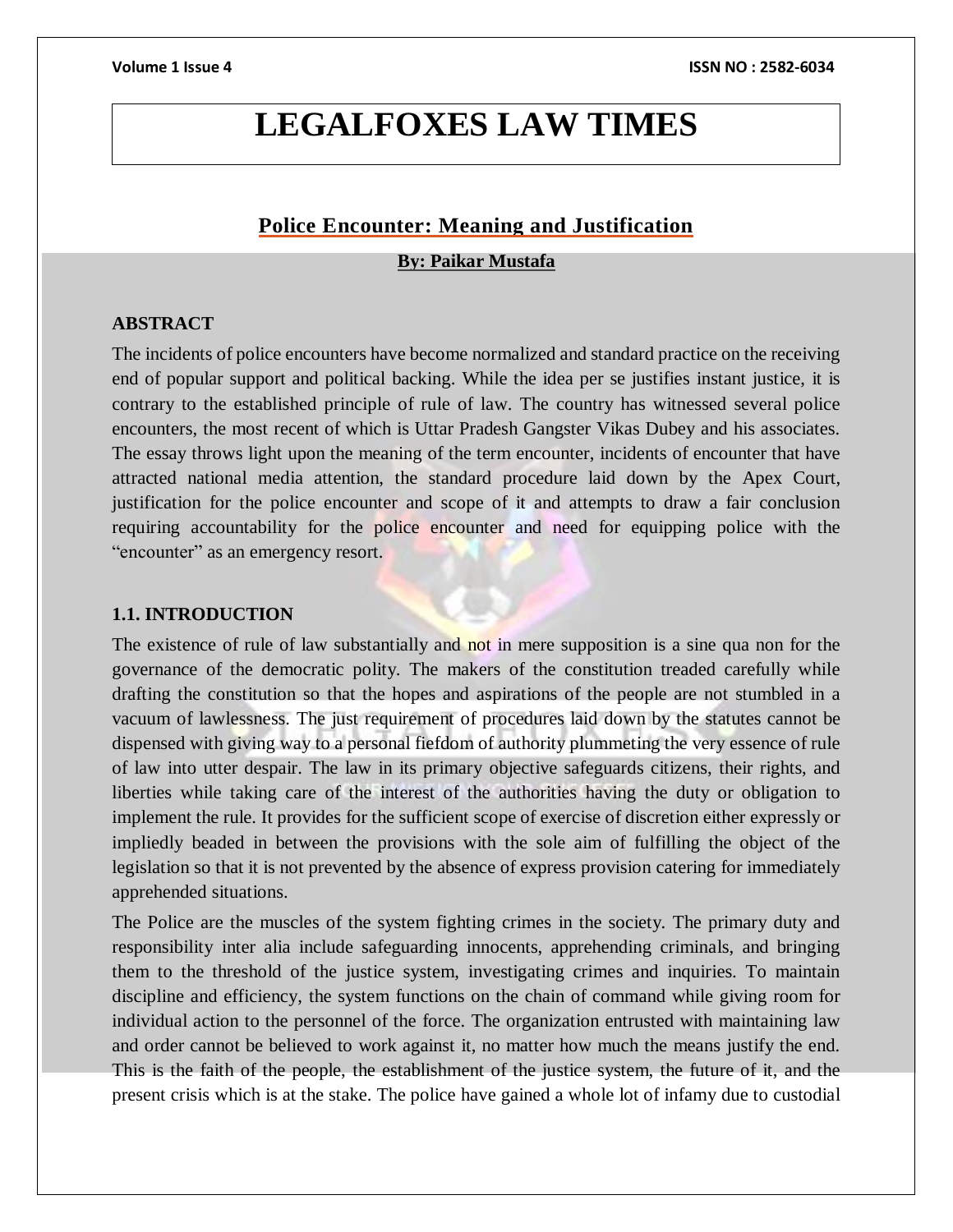deaths recent of which is gruesome killing in police custody of one father and son duo in the Karnataka which has raised several question marks on the police credibility and accountability. The Police encounter as known conventionally is looked upon as a tool for cleansing of criminals and was therefore lauded and appreciated since it was started in India, but now the encounter actions of the police are stirring series of questions on the authenticity and justifiability of the acts. The recent encounter of Uttar Pradesh Gangster has brought forth a spate of questions inquiring about the validity of encounters and unfolding events that are in the clear violation of the guidelines laid down by the Supreme Court in this regard. It is in this light an analysis into the meaning and lawful permission of police encounter is detailed in the article.

### **1.2. ENCOUNTER: MEANING AND LAW**

The term police encounter as such is nowhere defined in any statute dealing with powers of police or providing procedures. The term has garnered the meaning of confrontation of the persons accused of any criminal offense with the police. Going by the dictionary meaning of the term 'encounter' it means to unexpectedly meet someone. The police encounter as a phenomenon came to rise when police while apprehending accusers or escaped convicts or person absconding arrest puts up resistance with the police and thus endangers their life, to avoid which the police in response open fire or gun down the criminal in an act of self-defense.

The lawful police encounter is thus based on the self-defense (a right based on the natural instinct of a human being) which is a widely recognized principle of law and finds mention in International and Municipal law. In India, the penal statute (Indian Penal Code) provides for the right of selfdefense and states that any act done in the exercise of the right of self-defense is not an offense (**Section 96**).

**Section 97** asserts that subject to the restrictions mentioned in **Section 99** every person has a right to defend his own body, the body of another person against any offense affecting the human body against the action of criminals or assailants which reasonably cause the apprehension of death or grievous hurt. By virtue of this provision, the right of self-defense is extended to every person to protect him or others in the circumstances giving rise to the imminent threat of life. Hence, the action of police encounter is very well covered within its purview and thereby lawful under such circumstances.

**Section 100** enumerates circumstances where the right of private defense of the body extends to causing the death of the assailant.

Any assault which reasonably causes the apprehension of death, grievous hurt or where assault is with the intention of committing rape, gratifying unnatural lust, kidnapping and abduction, wrongful confinement and against an act of throwing or administering acid or attempt thereof which cause the reasonable apprehension of hurt or grievous hurt. Here any assault giving reasonable apprehension of death or grievous hurt to the person of police from the offender, criminal, or assailant can very well be eliminated by the action of a police encounter. Since the code do not lay down as to the degree of assault or act which would be sufficient to give rise a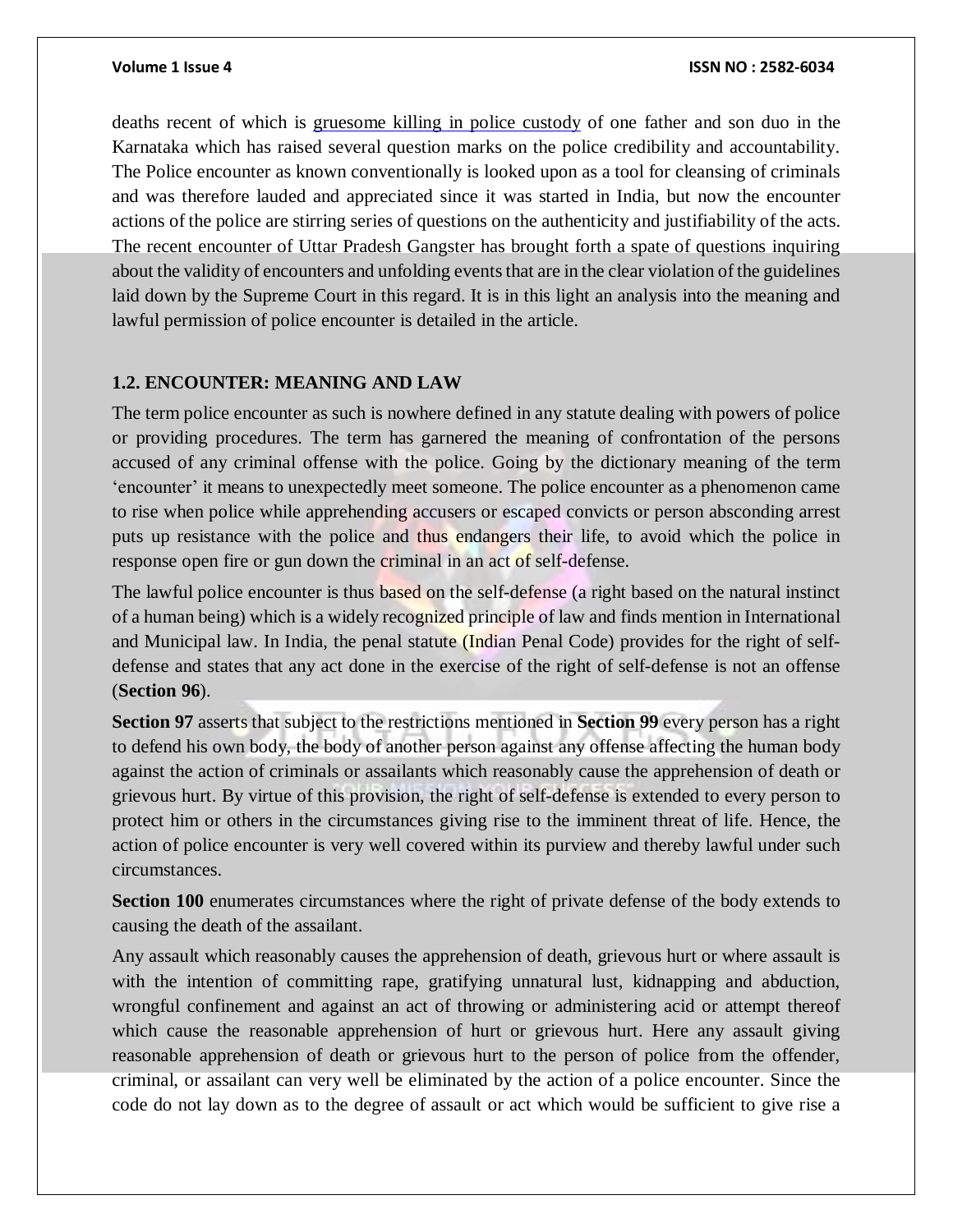reasonable apprehension and fear in the mind of the person exercising the right of private defense, it varies on the case to case and judicial interpretations by the Courts.

**Section 102** of the Code states that the right of private defense of the body arises as soon as the reasonable apprehension to the danger of body begins by an act of offender and continues as long as that apprehension of danger to the body persists.

**Section 99** states that recourse to the public authority is an exception against the exercise of private defense. The public authority (police) cannot be supposed to magically dissipate the danger, crime or threat they are fighting against, they could face with a similar danger which a normal person could have faced, hence presuming that the police should eschew from use of any kind of force (in self-defense) is veritably prejudicial.

Further **Section 46** of the Code of Criminal Procedure (Cr.P.C.) in pointing out the methods of making arrest lays down that in the event of an accused person resisting arrest or attempts to evade the arrest, the police officer may use all means necessary to make the arrest and if the person is accused of an offense punishable with death or life imprisonment, such police officer can cause the death of the accused in apprehending him.

**Section 197** of the Cr.P.C. talks about the prosecution of the public servants and provides that where any person (public servant) not removable from the office save by or with the sanction of the Government is accused of any offence alleged to have been committed while acting or purporting to act in the discharge of his official duty, the cognizance by the court will be preconditioned by the sanction of:-

1) Union government where the person who is employed at the time of the commission of the offence in the connection with the affairs of the Union:

2) State Government where the person is employed at the time of the alleged commission of offence in connection with the affairs of the State.

Thus, in regard to the prosecution of police officers accused of committing an offence, where an encounter is found to be staged and the sanction by the appropriate government becomes statutory pre-requisite.

As rightly observed by the Supreme Court in Om Prakash & Ors. v. State of Jharkhand and Anr.<sup>1</sup>

"It is not the duty of the police officers to kill the accused merely because he is a dreaded criminal. The police have to arrest the accused and put them up for a trial. Liquidating criminal and projecting the incident as an encounter is not recognized by our criminal justice administration system. Such killings must be deprecated. They amount to State-sponsored terrorism. The court further observed that one cannot be oblivious of the fact that there are cases where the police while performing their duties are attacked and killed. In such circumstances, while the police have to do their legal duty, they have also to protect themselves. The sanction must be a precondition to their

1 (2012) 12 SCC 72

 $\overline{a}$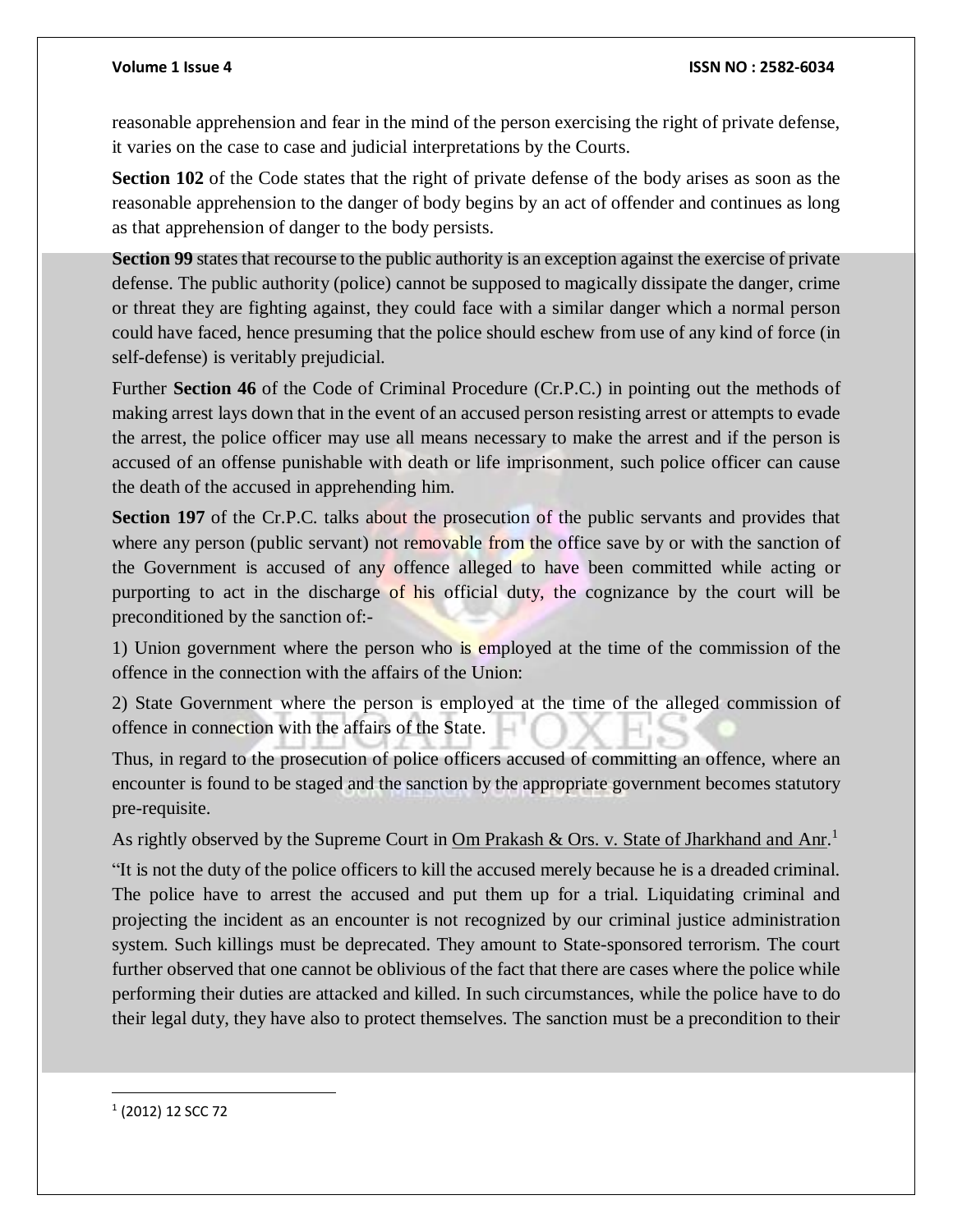prosecution. Unless unimpeachable evidence is on record to establish that their action is indefensible, malafide, and vindictive, they cannot be subjected to prosecution."

The aforementioned laws can be invoked to justify police encounter however in the absence of these, the police officer can be made liable for culpable homicide. The Hon'ble Supreme court and the National Human Right Commission (NHRC) taking note on increasing police encounters as extra-judicial killings which prima facie blatantly violate Right to Equality and Right to life enshrined under the constitution in most pious Part III, Article 14 and Article 21 respectively have laid down certain guidelines and procedures to prevent abuse of powers by law enforcement agencies hiding behind the veil of public demand and enthusiasm of instant justice and elimination of perceived criminal.

### **1.3. INCIDENTS OF FAKE ENCOUNTERS.**

In a reply to the RTI filed, the **[NHRC](https://www.google.co.in/amp/s/m.timesofindia.com/city/agra/Andhra-Pradesh-top-in-fake-encounter-cases-UP-second-Odisha-third/amp_articleshow/69794733.cms)** has disclosed that it had registered 211 cases regarding fake encounters all across the country between January 1, 2015, and March 20, 2019.

As per [NHRC's](https://nhrc.nic.in/sites/default/files/NHRC_AR_EN_2017-2018.pdf) Annual Report of 2017-18, there were a total of 164 deaths from police encounters in that year. The Police encounter became trending during the apprehension of criminals linked to the underworld in Maharashtra and during the period of Punjab insurgency between 1984 and 1985 gunning down alleged militants of separatist movements. Following are some incidents of a police encounter that came into light for having the notoriety of being fake and staged while captivating the attention of national media.

- 1) Sadiq Jamaal (2003), a resident of Bhavnagar was branded as a terrorist of "Lashkar-e-Taiba" with a mission to kill the then Chief Minister of Gujarat Narendra Modi. He was arrested by the Mumbai Police on December 19 2002 and killed on 13 January 2013 in an encounter. The case was inquired by the CBI wherein it held that Sadiq was kept in illegal confinement and was killed in a fake encounter. CBI charge-sheeted Eight Police officers in December 2012 for conspiracy, kidnapping, and killing of Sadiq Jamal in a staged encounter on the outskirts of Ahmedabad. This was the first case wherein the officers of the Intelligence Bureau were found complicit in the staged encounter. The CBI questioned six IB officers and found that the intelligence report did not match the profile of Sadiq Jamal whereby it was intended that he planned to kill some top leaders of the country. The whole transfer of the detainee to the Gujarat Police was questioned as illegal even when he was given clean chit by the Senior IB officer.
- 2) Ishrat Jahan (2004) a 19-year-old woman from Mumbra, Mumbai was killed on June 15, 2004, in an encounter along with three others namely Javed Shaikh, Amjadali Akbarali Rana, and Zeeshan Johar, by the Gujarat police on the outskirts of Ahmedabad. The Police claimed that they were terrorists with links to LeT and were on the mission to kill the then Chief Minister of Gujarat Narendra Modi. The encounter invited outrage as a result the Gujarat High Court set up a special Investigation Team to investigate the case which established that the encounter was staged. The Hon'ble Supreme Court handed over the case to the CBI which filed a charge sheet against several Gujarat Police officers for their involvement in the fake encounter.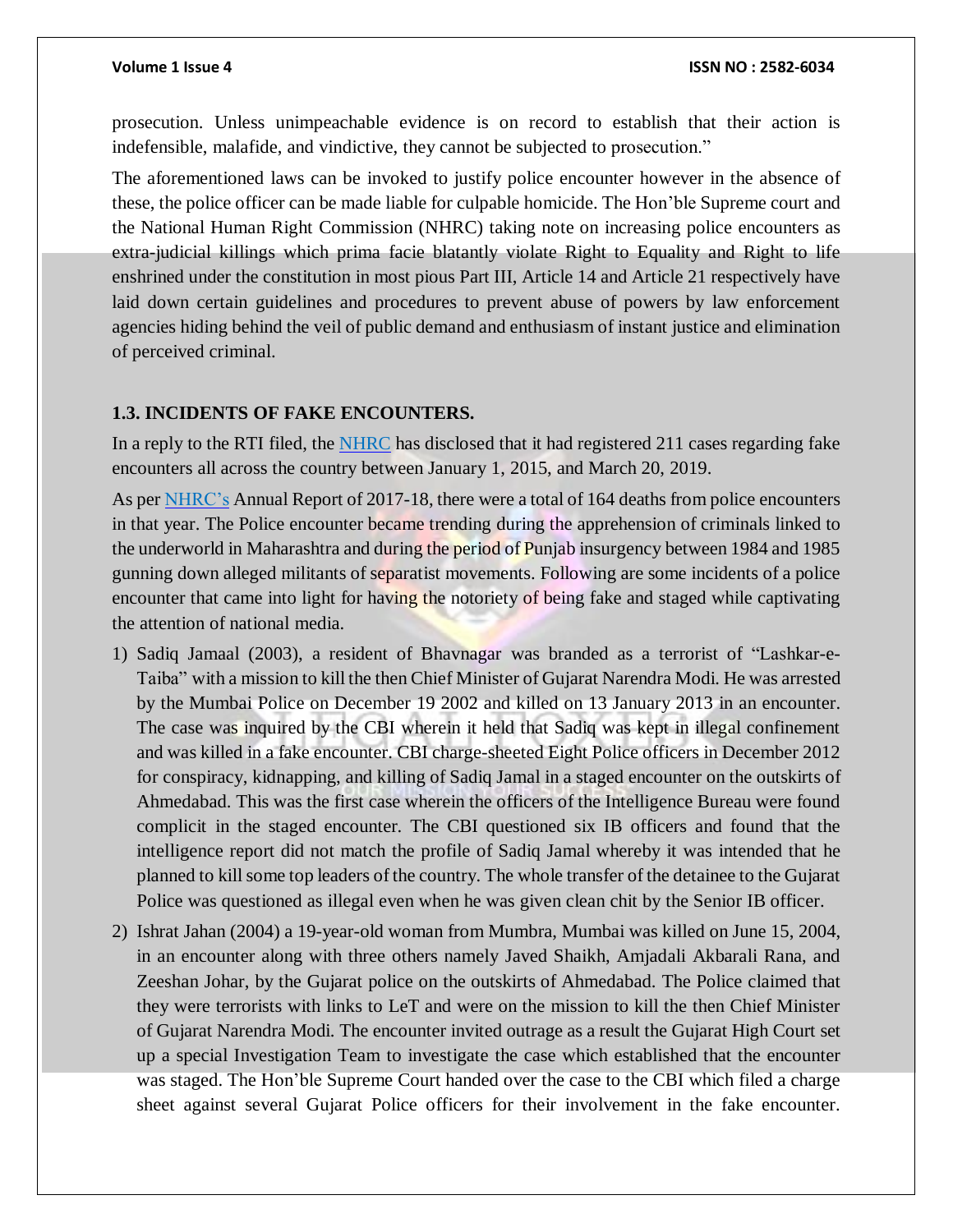### **Volume 1 Issue 4 ISSN NO : 2582-6034**

Meanwhile, in 2004 LeT claimed Ishrat Jahan as one of their operatives, and the news was run by the media all over the country whereby the police claimed that the encounter was genuine. Later, the LeT apologized for their mistake of claiming Ishrat Jahan as its operative. Many events unfolded since then where affidavits were filed by the UPA government, four police officers were named in a report of Metropolitan Magistrate, the order of the High court was challenged by the Gujarat government and Supreme Court rejected the plea of State government. In the turning of events, IPS officers, D.G. Former A.D.G was arrested. Ministry of Home Affairs denied sanction to prosecute IB officers. Meanwhile, an American-Pakistani terrorist David Hadley's statement recognizing Ishrat Jahan as LeT terrorist gained Highlight, a plea based on his testimony was filed before the Supreme Court seeking closure of the case which was quashed. The CBI court later discharged former police officers and D.G. due to a lack of sanction by the government for their prosecution.

- 3) Sohrabuddin Sheikh (2005) was killed in 2005 and was charged as a terrorist is a member of LeT on the mission to kill top leaders. Police claimed that he fired on them when they were making arrest resulting in counter-fire by the police killing Sohrab Uddin sheik. His wife Kauser Bi had disappeared soon after his killing. The encounter and the disappearance of his wife accounted for a huge sensation hiding behind a false story. The Supreme Court ordered the investigation wherein it was proved that the encounter was staged and the motorcycle the accused was allegedly riding belonged to a cousin of one policeman. The State Government eventually admitted that the encounter was staged. In the unfolding of events, the case was investigated by the CBI which finds in its charge sheet that Sohrabuddin, his wife, and his companion Prajapati were killed cold-bloodedly by the Police. The CBI named Amit Shah (current Home Minister) in its charge sheet for being complicit in killing. However, his name was cleared when the court discharged him after examination of the charge sheet wherein the court found that he was framed due to political reasons.
- 4) Tulsiram Prajapati (2006) was killed on 28 December 2006. He was the only eye witness in the Sohrabuddin case. The police claimed that he was gunned down when he tried to flee. The investigation report of CBI revealed that he was killed on the Direction of Senior Police Officers one D.G. Vanzara and one S.P.
- 5) In 2016, eight student activists of the Student Islamic Movement of India were gunned down by the police in an encounter on the outskirts of Bhopal. The encounter took place when they escaped from the Bhopal Central Jail killing a security guard in the Process. The encounters raised questions while four Police officers were suspended by the State government. The police claimed that the activists were killed while they challenged police and raise their arms against them. The Inquiry Commission gave the police clean chit and found the encounter as "reasonable" and "inevitable" use of force. However, in the unfolding of events, the NHRC report confirmed the claims of torture by the Activist undertrials in the Bhopal Prison.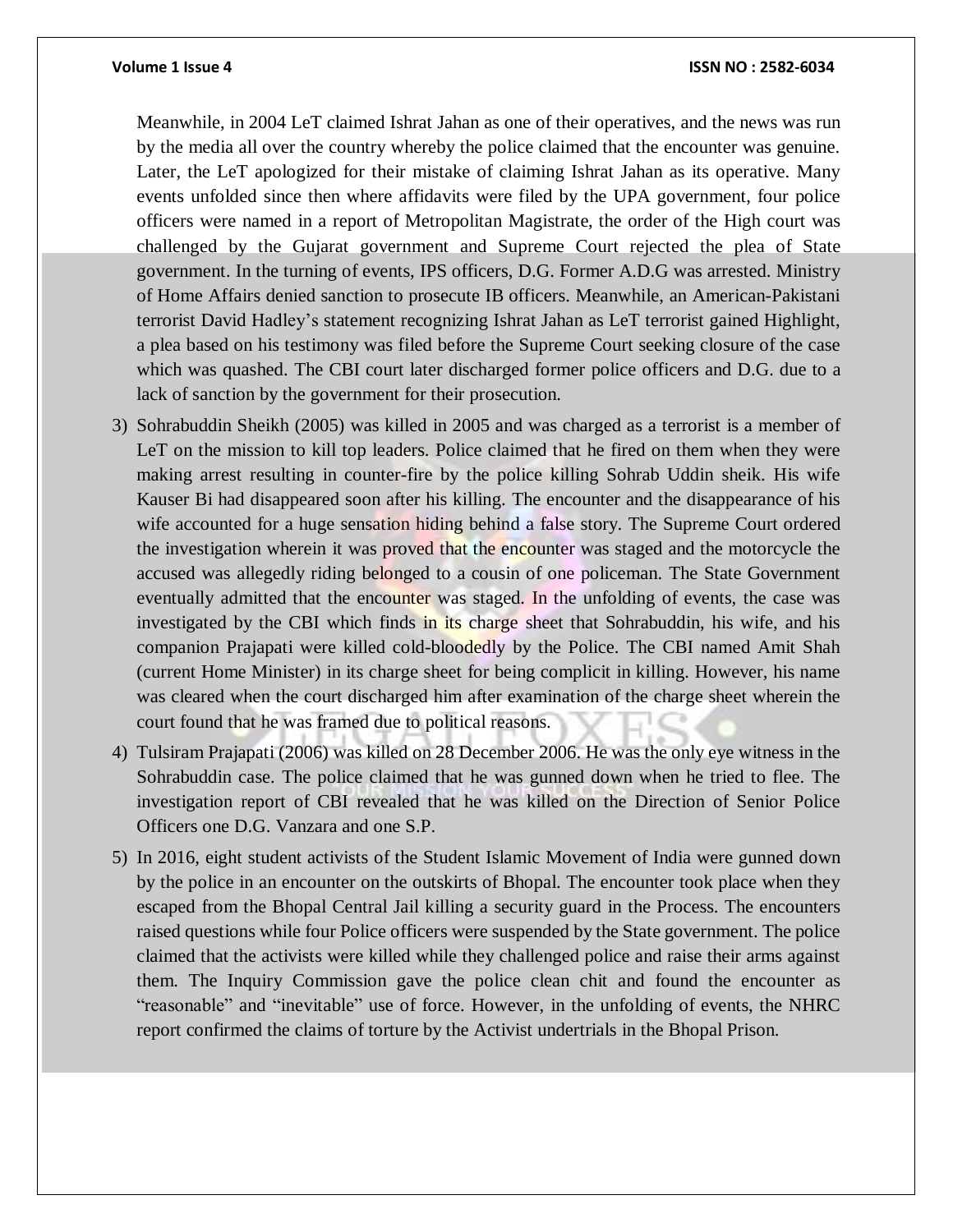### **Volume 1 Issue 4 ISSN NO : 2582-6034**

- 6) The questions were raised on the genuineness of the Batla encounter case wherein Delhi Police gunned down two alleged terrorists. The concluded report of the NHRC says that since the alleged terrorists resorted to firing, the action taken by the police in self-defense was justified.
- 7) In the series of questionable encounter cases, the recent one of the last year was the infamous Hyderabad case. In November 2019, a veterinary doctor aged 27 years was brutally gang-raped and murdered by burning her body shocked the entire nation, and sparked outrage all across the Country. Four suspects were arrested by the Police who confessed to having killed and raped the doctor. Meanwhile, the protests and demonstrations across the country demanding fast track trial and speedy justice for the deceased generated pressure over the authorities. All four accused were killed in a police encounter on 6 December 2019 under a Highway Bridge while they were taken to the location for reconstruction of the crime scene. The police claimed that the suspects tried to snatch the weapons and attacked police resulting in police firing. The killing was praised by many while criticized by some as extra-judicial killing. The incident resulted in widespread discussion in the Parliament and the Andhra Pradesh passed the DISHA Amendment Act, 2019 to award the death penalty to rapists. The NHRC has initiated an investigation to look into the killings. The Hon'ble Supreme Court has formed a three-member judicial commission to probe into the encounter and directed it to submit its report within 6 months.
- 8) More recently, an infamous gangster from U.P. Vikas Dubey accused of killing Eight Police Officers while they were making the arrest was killed in an encounter on 10 July 2020. Vikas had 60 charge sheets against him including murder, riot, attempt to murder, etc. The gangster was on run after brutally killing eight policemen and police were chasing him since then, the police had arrested many of his aides and encountered 5 among them. Vikas was arrested in Ujjain, Rajasthan at Mahakaal temple. He was handed over to the U.P Police and was gunned down while allegedly trying to flee from custody after an accident as he was being taken from Ujjain to Kanpur, the Uttar Pradesh police said. As usual, the killing of this notorious gangster with more than 61 criminal cases on him was celebrated by many as "instant justice" while criticized by some as "blatant extrajudicial killing". Vikas was the sixth person who was killed in the encounter since the eight policemen were killed by the gangster and his aides. While the series of questions were raised on the police making up the same old and outdated story to cover up and justifying the encounter, the State government has formed a Special Investigation Team to probe into the killing. Further, a single-member commission under a retired judge was formed by the U.P. government to probe into the killing of the gangster and his associates in a police encounter. Several petitions have been filed in the Supreme Court seeking independent investigation on the encounter. In the unfolding of events one Prabhat Mishra, an associate of Vikas Dubey was killed in similar circumstances during transit remand while his family claimed that he was killed ten days after he passed his class 12th exams.

# **1.4. GUIDELINES**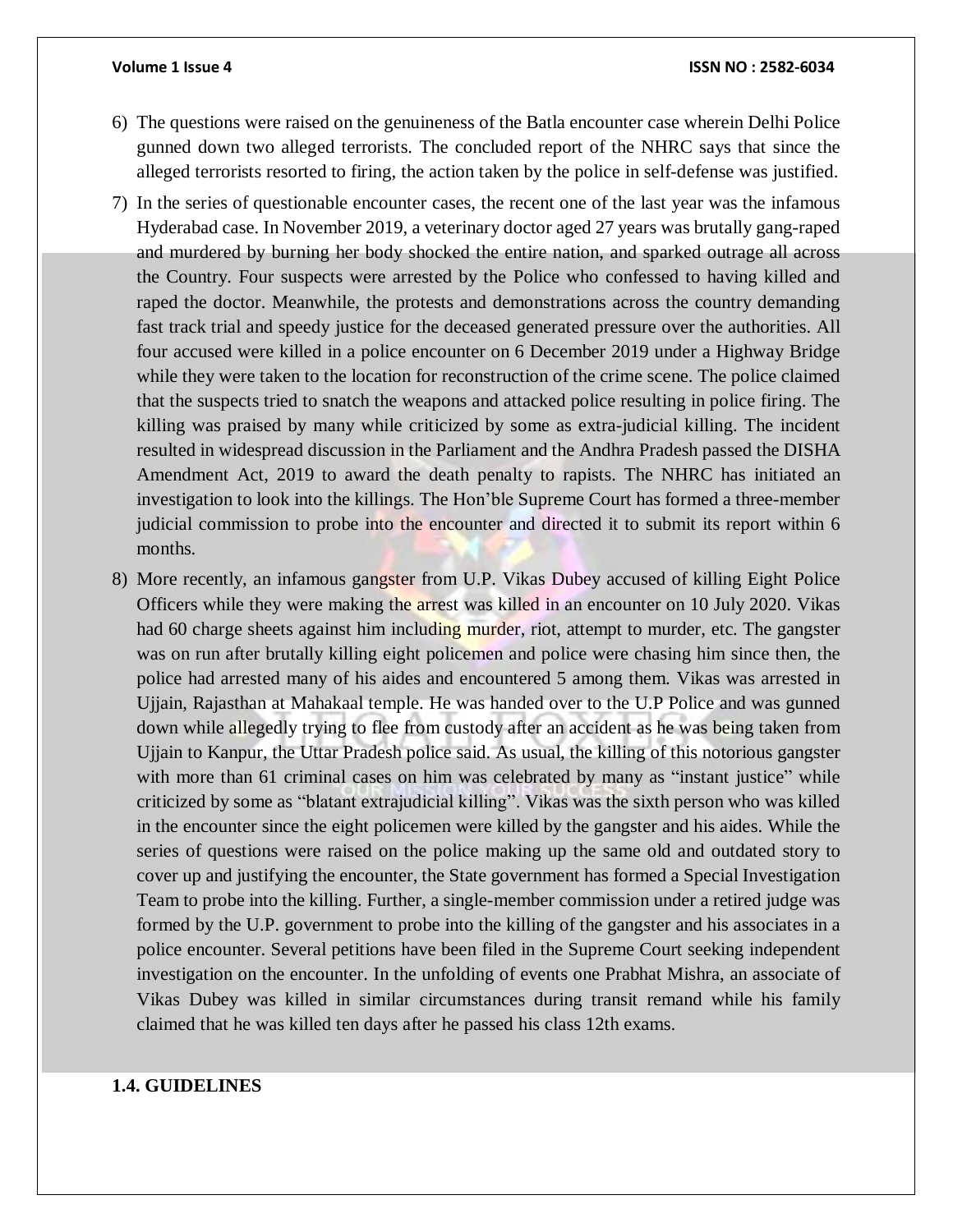The NHRC on March 29, 1997, Justice M.N. Venkatachaliah (the then Chairperson of NHRC) in the backdrop of several complaints brought by people and Non-Governmental Organisations including Andhra Pradesh Civil Liberties Committee on November 5, 1996, where NHRC found that one deceased Shankariah's encounter was totally unjustified and awarded compensation to victim's family, issued directions to all states and Union Territories recommending certain steps: 1) Recording information in Register: Any Police Officer in charge of the Police Station on receiving information about deaths in an encounter between police and others shall enter that information in the appropriate register maintained in this regard.

2) Investigation: The information received shall be regarded as sufficient to suspect the commission of a cognizable offense and immediate steps should be taken to investigate the facts and circumstances leading to death and to ascertain what offense have been committed and by whom.

3) An investigation by Independent Agency: If the police officers belonging to the same police station are members to the police party in an encounter the case should be made over for an investigation to an independent agency such as CID.

4) Compensation: If police officers are convicted as a result of the investigation into police encounters, compensation can be considered to be given to the deceased family (dependents).

In 2010, the Commission added more to these guidelines to provide for a robust mechanism:

1) Magisterial Inquiry: A magisterial inquiry in all cases of death resulting from police action must be held expeditiously within 3 months.

2) Disciplinary Action: Prompt prosecution and disciplinary action must be taken against delinquent officers found guilty in the magisterial investigation report.

3) Stop Rushing to grant awards: The promotion and gallantry awards on police officers concerned in an encounter should be denied before the appropriate steps in investigations are completed.

4) Reporting of deaths: All cases of deaths in police action should be reported by Superintendent of Police to the Commission within 48 hours of the death in the prescribed format, explaining circumstances that led to use of force unavoidable and mandates the submission of post mortem report, inquest report, and findings of magisterial inquiry after every such death.

The Supreme Court in PUCL v. State of Maharashtra (2014), the question of the genuineness of 99 encounter killings by Mumbai Police in which 135 alleged criminals were shot dead between 1995 and 1997 came for consideration through a writ petition. **The Apex Court laid down 16 points guidelines as the standard procedure to be followed for the thorough, effective, and independent investigation in the cases of death resulting from police encounters:**

1) Recording Tip-off: Whenever police receive any intelligence or tip-off on criminal activity related to the commission of a serious criminal offense, it must be recorded in either written or electronic form. Such a recording does not need to disclose information about the suspect or the location the group is going to.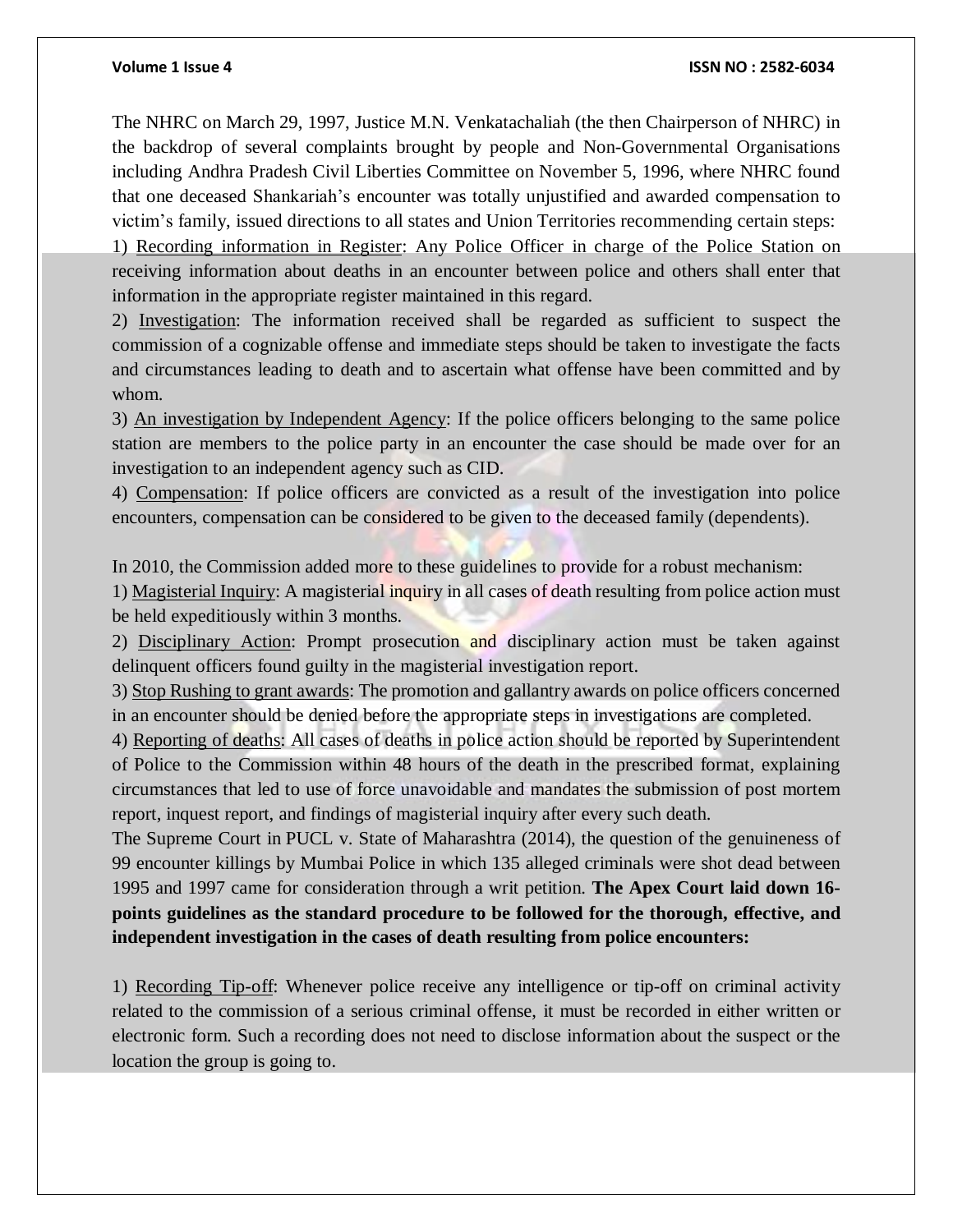### **Volume 1 Issue 4 ISSN NO : 2582-6034**

2) Registration of FIR: If the police use weapons in search of a tip-off and this result in a person's death, then an FIR must be reported to begin proper criminal proceedings and forwarded to the Court without delay.

3) Independent Investigation: Investigation into such death must be under the supervision of a senior officer by an independent CID team or by a police team from another police station. It must meet eight minimum requirements for investigation, such as identifying the victim, recovering and preserving evidence material, identifying witnesses from the scene, etc.

4) Magisterial Inquiry: Mandatory magisterial investigation into all cases of death from encounter must be performed and a copy of it must be submitted to the Judicial Magistrate.

5) Reporting of the case to NHRC: The death of the encounter must be immediately notified to the NHRC or State Human Rights Commission (as suitable).

6) Medical Aid: The injured victim/criminal must be provided with medical aid and a Magistrate or Medical Officer must record his statement along with the Fitness Certificate.

7) The copy of FIR, Panchnama, sketch, and entries to Police diaries must be forwarded to the concerned court without delay.

8) Report to the Court: A report must be sent to the competent court after a full investigation into the incident ensuring expeditious trial.

9) Information to Family: In the case of the accused criminal's death, their next of kin must be informed as soon as possible.

10) Report Submission: The DGPs must send bi-annual statements of all encounter killings to the NHRC by a fixed date in a set format.

11) Action against erring officers: Disciplinary proceedings must be taken against the police officer found guilty of wrongful encounter as a result of an offense under the IPC and for the time being the officer must be suspended.

12) Compensation: Compensation to be given to the dependents of the victim as per the compensation scheme under section 357A of the Cr.P.C.

13) Surrender of weapons: The police officer(s) concerned shall surrender their arms for forensic and ballistic examination, according to the rights provided for in Article 20 of the Constitution.

14) Legal Aid: Intimation must be sent to the family of the accused police officer offering lawyer/counselor services regarding the incident.

15) Refrain from Promotions: No out-of-turn promotion or instant gallantry awards shall be given to officers engaged in encounter killings soon after these events occur.

16) Grievance Redressal Mechanism: If the victim's family finds that the above procedure has not been followed, then a complaint may be made to the Sessions Judge having territorial jurisdiction over the place of the incident. The Sessions Judge concerned must look into the complaint's merits and address the grievances raised therein.